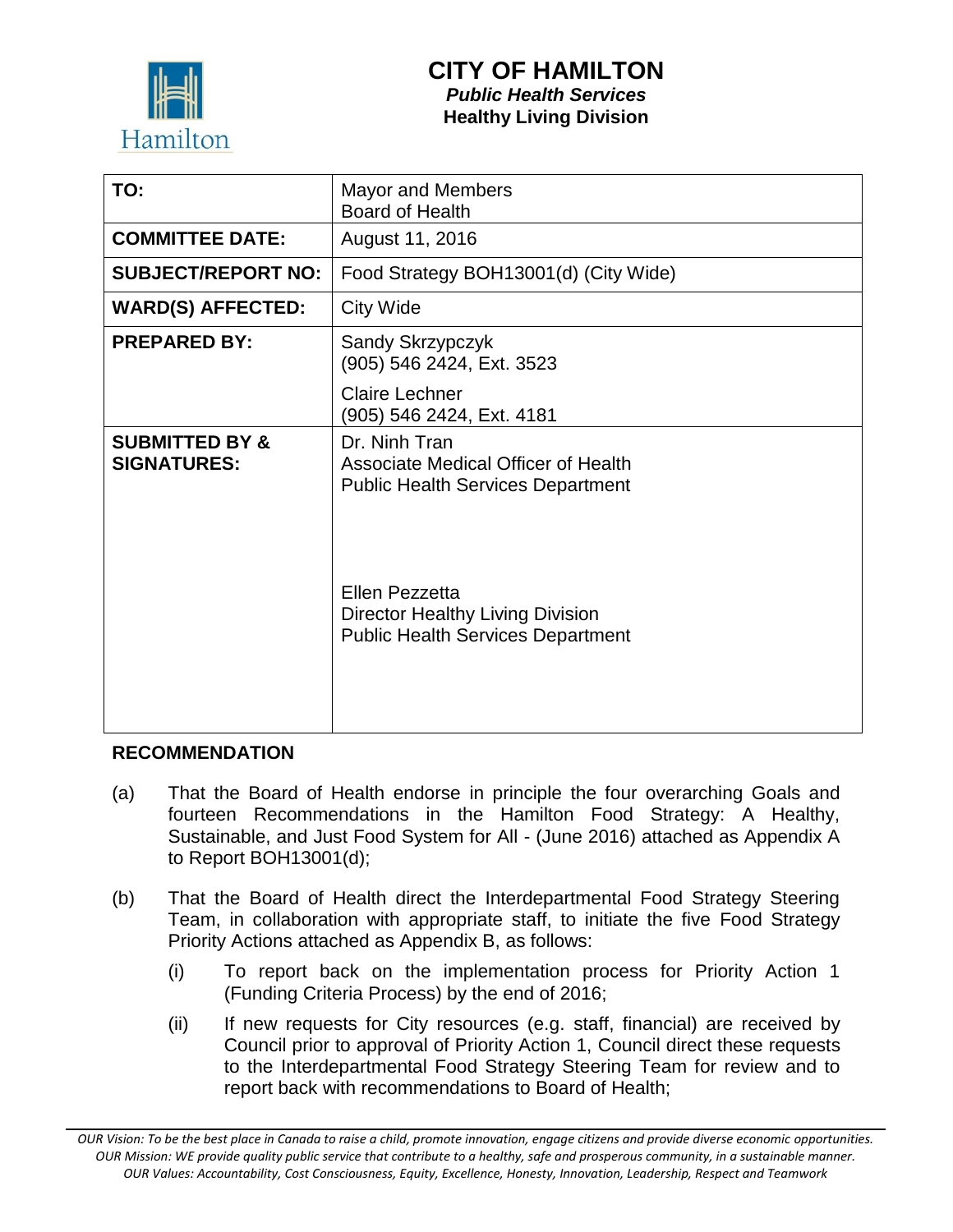- (iii) To explore the feasibility of implementing Priority Actions 2 (Food Skills and Employability Program) and 3 (Community and Neighbourhood Infrastructure ) and report back to the Board of Health by the end of 2018; and,
- (iv) To implement Priority Actions 4 (Food Literacy Network) and 5 (Local Food Promotion) by the end of 2017.
- (c) That the Board of Health endorse in principle the remaining Actions outlined in the Hamilton Food Strategy: A Healthy, Sustainable, and Just Food System for All - (June 2016) attached as Appendix A to Report BOH13001(d);
- (d) That the Interdepartmental Food Strategy Steering Team be directed to develop an Implementation Plan for the remaining Actions to be submitted to the Board of Health by the end of the second quarter 2017. The plan will include: identification of a Corporate or community lead; estimated completion timelines; establish monitoring and evaluation measures; identification where policy changes or additional financial or staffing resources would be required;
	- (i) Actions that have policy, financial, or staffing implications will be required to report back to an appropriate Standing Committee for approval prior to implementation.
- (e) That staff be directed to provide the Board of Health with:
	- (i) An annual update; and,
	- (ii) A detailed Report Card every two years on the status of the Food Strategy's Recommendations and Actions.

# **EXECUTIVE SUMMARY**

The Hamilton Food Strategy: A Healthy, Sustainable, and Just Food System for All is a ten year strategy that will set direction for resource allocation and decisions for how the City and community will address food issues. The scope of the Food Strategy is broad and encompasses the entire food system including food production, processing, distribution, access, consumption, and food waste management. This Food Strategy builds on our assets and is a holistic food system approach to integrate municipal food decisions from separate policy and program areas.

Hamilton's rich history of food actions has led to many positive outcomes. However, some actions have led to stand-alone policies and programs that require monetary and staffing resources. In addition, Council often receives funding requests for stand-alone or one-off food programs and actions that may not be sustainable, supported by evidence, or best practices. In 2012, Council requested that a comprehensive Food Strategy be developed to prioritize responses to community requests for City resources for food actions, and to create a strategic plan for actions over the next ten years to ensure a healthy, sustainable, and just local food system for all residents.

*OUR Vision: To be the best place in Canada to raise a child, promote innovation, engage citizens and provide diverse economic opportunities. OUR Mission: WE provide quality public service that contribute to a healthy, safe and prosperous community, in a sustainable manner. OUR Values: Accountability, Cost Consciousness, Equity, Excellence, Honesty, Innovation, Leadership, Respect and Teamwork*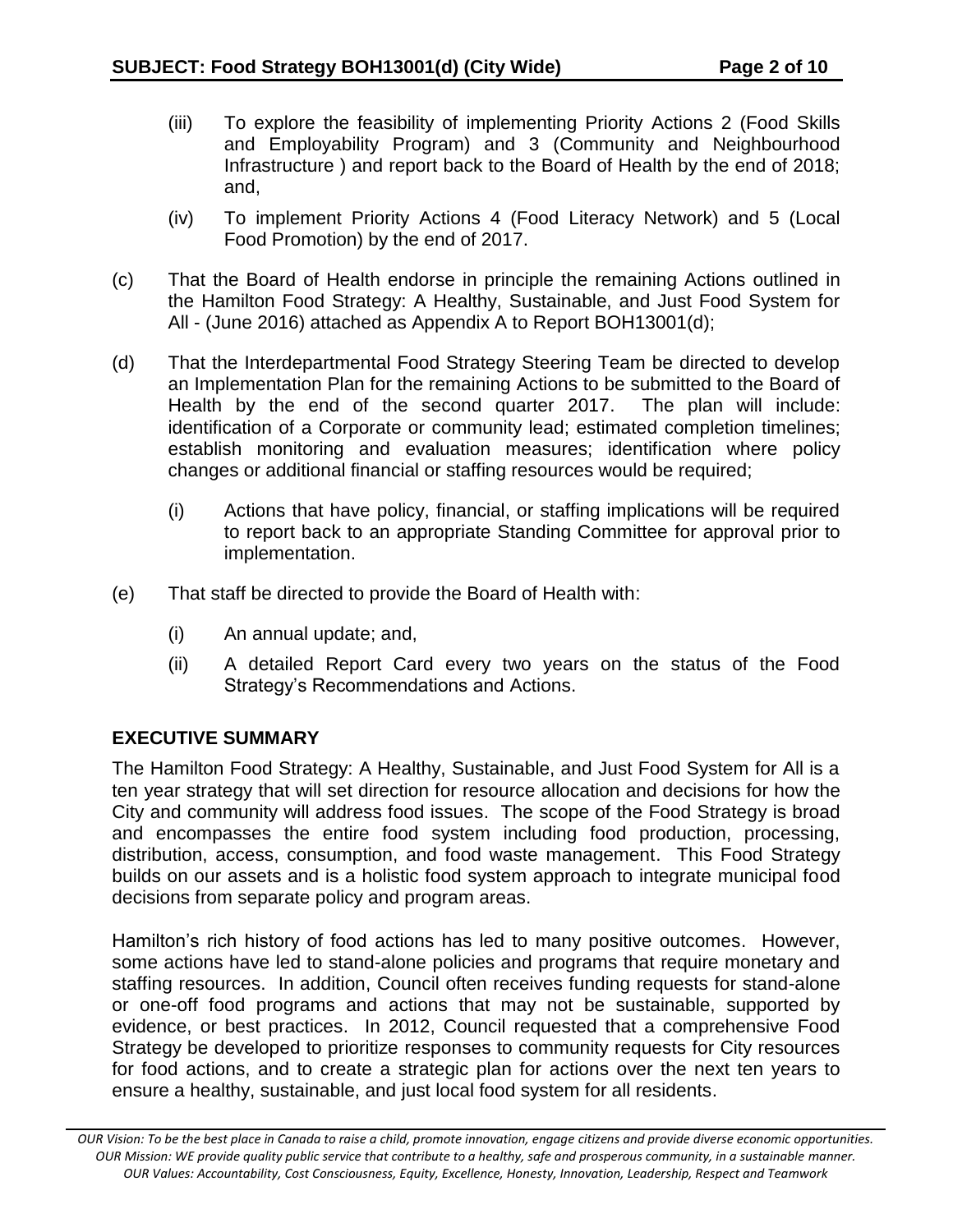The development of the Food Strategy has been led by Public Health Services in collaboration with an Interdepartmental Food Strategy Steering Team (IFSST) consisting of management and staff representatives from across the Corporation. While the development of the Food Strategy has been led by the City, it is grounded in extensive community engagement with over 2700 Hamiltonians providing input, and direction from the Senior Management Team.

The Food Strategy attached as Appendix A (Hamilton Food Strategy: Healthy, Sustainable, and Just Food System for All) provides a vision for our community, core principles that underpin the strategy, four overarching Goals, 14 Recommendations and 46 Actions based on a food system framework. From the 46 Actions, five Priority Actions have been identified (See Appendix B).

The Food Strategy is being presented to the Board of Health for endorsement in principle. Approval is also required for staff to implement the Priority Actions as outlined in Recommendation b) to Report BOH13001(d), and to develop a detailed Implementation Plan for remaining Actions.

If there are additional financial or staffing implications, or policy changes are necessary, staff will be required to prepare a report for consideration to the appropriate Standing Committee. Until these reports are submitted for consideration, Council's endorsement of the Food Strategy in no way commits Council to supporting future policy changes or approving additional financial or staffing resources.

If no additional financial or staffing resources are required, and no change to Council policy is required, staff will proceed to implement the Food Strategy Actions.

The Food Strategy will be a living document, and staff will provide the Board of Health with: 1) an annual update, and 2) a detailed Report Card on the status of the recommendations and Actions every two years. These two review methods will enable the City to meet emerging needs and monitor the progress of the Food Strategy's impact (See Appendix C for the Food Strategy Indicators).

#### *Alternatives for Consideration – See Page 8*

#### **FINANCIAL – STAFFING – LEGAL IMPLICATIONS**

**Financial:** There are no immediate financial implications within the recommendations in Report BOH13001(d). The Food Strategy Implementation Plan will identify any financial costs that require approval, and subsequent reports will be submitted to the appropriate Standing Committees before Actions are implemented. Actions that may require additional reports related to additional financial impacts may include

*Priority Action 2:* Offer a food skills and employability program, particularly for vulnerable groups.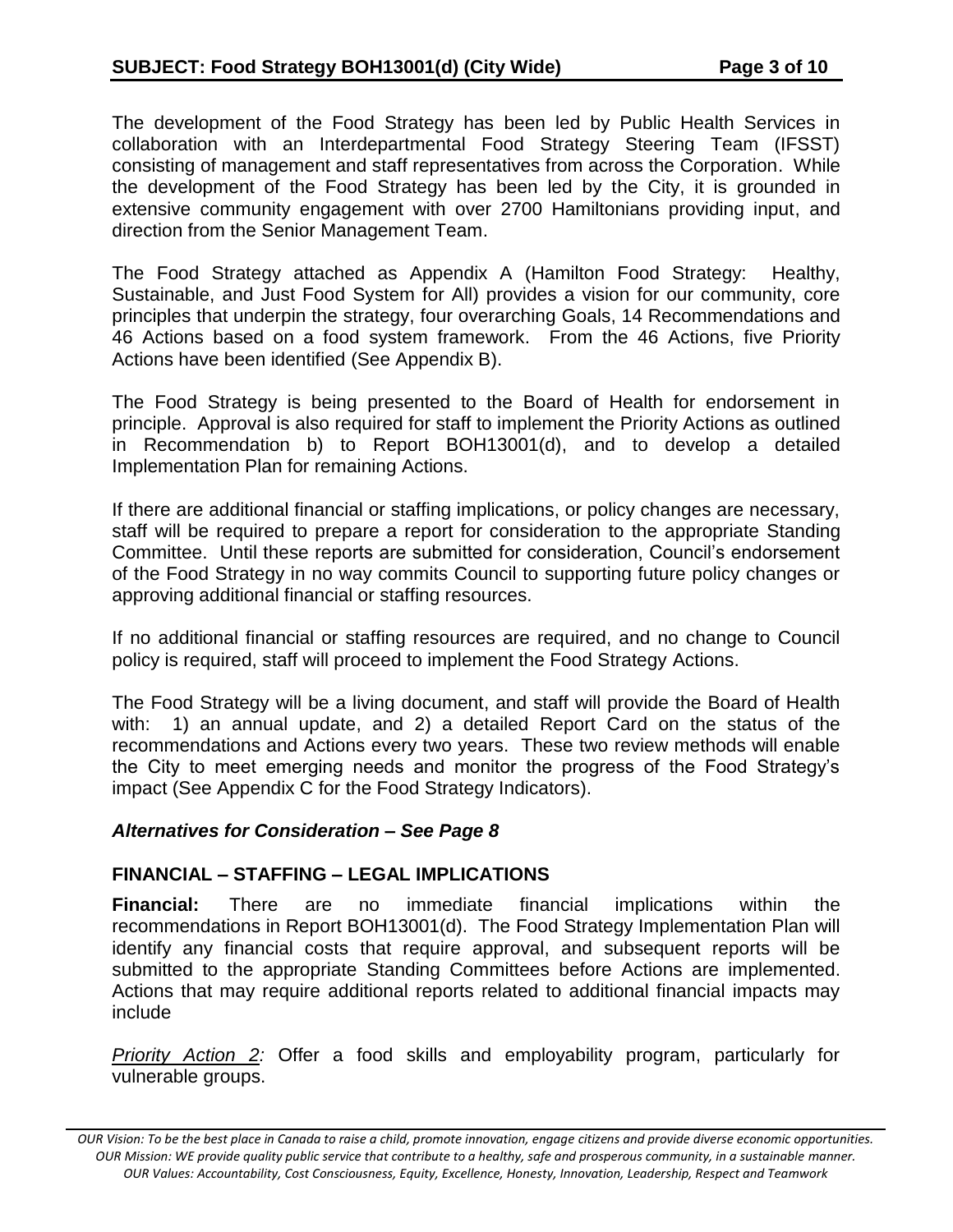*Priority Action 3:* Build, retro-fit, or re-purpose community and neighbourhood infrastructure to support food initiatives, such as community kitchens, food markets, community gardens, etc.

**Staffing:** Other than IFSST staffing, there are no staffing implications associated with the recommendations in Report BOH130013(d). In some cases, changes to priorities within staff work plans may be required.

**Legal:** There are no legal implications associated with the recommendations in Report BOH13001(d).

If there are financial, staffing, or legal implications identified by the IFSST, staff will be required to prepare a report, or a series of reports, to the appropriate Standing Committee for approval prior to implementation.

## **HISTORICAL BACKGROUND**

In August 2012, Public Health Services was directed by the Board of Health to lead the development of the Food Strategy in collaboration with Planning and Economic Development, Community and Emergency Services, and, Public Works. In July 2013, the IFSST was formed with representatives from these four City departments.

#### *Environmental Scan*

Between late 2013 to June 2014, the IFSST completed an internal departmental environmental scan of City resources allocated toward food initiatives. The scan identified that Hamilton is addressing many components within the food system. However, the scan also identified that there are a number of gaps and opportunities to shift what the City is currently doing, to be innovative, and to build on existing actions and community assets.

# *Community Engagement*

In August 2014, the Board of Health endorsed the *Food for All, A Food Charter for Hamilton.* In addition, endorsement in principle was given for the Food Strategy's food system framework, proposed vision, principles, and goals that were developed by the IFSST, and approval was also given to conduct community engagement.

The community engagement process was a multi-pronged approach (See Appendix D). From November 2014 to November 2015, extensive community engagement was undertaken to ensure the community's concerns and aspirations were consistently understood, considered, and reflected in the Food Strategy. The proposed vision, principles, and goals were presented to the community as discussion starters and, for the most part, these resonated with community. Some changes based on feedback have been embedded into the final strategy.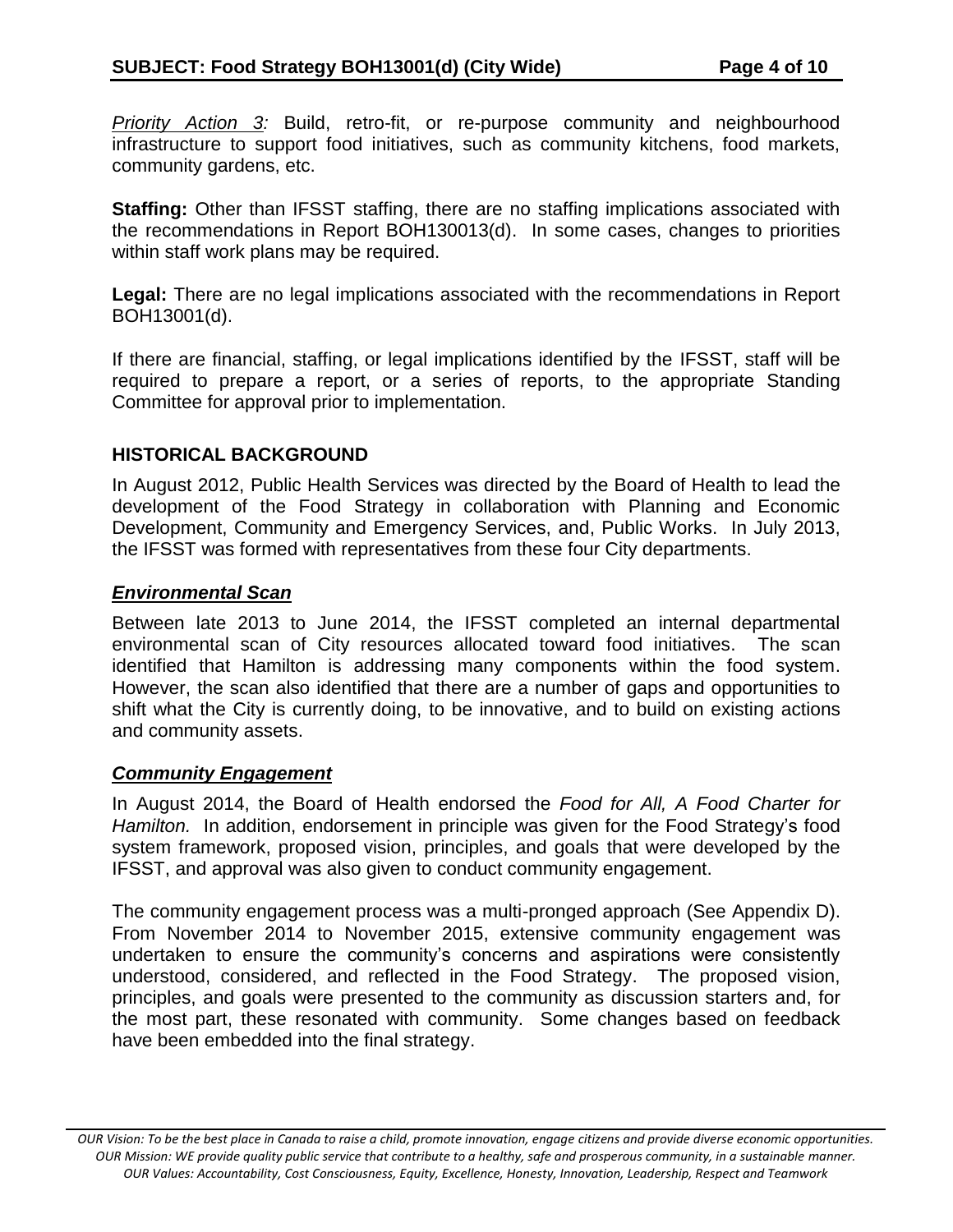# **POLICY IMPLICATIONS AND LEGISLATED REQUIREMENTS**

As referenced in recommendation c (iii) of this report, any Actions that require a change to Council policy will be referred to the appropriate Standing Committee through separate reports, prior to implementation. Examples of possible Actions requiring a report to the appropriate Standing Committee related to policy changes include:

- Ensure planning policies and regulations are supportive of residents who want to grow food, and
- Review policies and explore opportunities for City facilities to increase the percentage of healthy, local food purchased by their facilities.

# **RELEVANT CONSULTATION**

A broad cross-section of staff from across the Corporation steered the development of the Food Strategy. The IFSST consists of:

- Public Health Services staff from Healthy Living Division (4),
- Planning and Economic Development staff from Policy Planning, and Business Development (2),
- Public Works staff from Recycling and Waste Disposal, and Parks and Cemeteries (2), and
- Community and Emergency Services staff from Social Development, and Housing (2).

Extensive community engagement reached 2700 residents and stakeholders between 2014 and 2016. The Food Strategy incorporates the results of this engagement.

Senior Management Team (SMT) was consulted in June 2014 regarding the Food Strategy's proposed vision, principles, and goals. In addition, the City's Community Health & Well Being SMT-Working Group was consulted on February 25, 2016 and May 25, 2016, and supports the recommendations outlined in this report.

The Culture and Tourism Departmental Management Team was consulted April 27, 2016 regarding synergies between the Food Strategy and the Tourism Action Plan, 2015-2020 wherein the potential for collaboration to enhance existing efforts was recognized. Discussions held with the Small Business Enterprise Centre staff resulted in support to collaborate on Recommendations and Actions that are relevant to the Centre's mandate.

One-to-one meetings with 14 City Councillors, as well as the Mayor, were held to discuss the Food Strategy during 2015. Council has been informed of, and involved in, the food strategy planning process through a series of reports:

- Report BOH 13001 to the Board of Health, February 4, 2013
- Report BOH 13001 (a) to the Board of Health, August 14, 2014
- Report BOH 13001 (b) to the Board of Health, June 15, 2015

*OUR Vision: To be the best place in Canada to raise a child, promote innovation, engage citizens and provide diverse economic opportunities. OUR Mission: WE provide quality public service that contribute to a healthy, safe and prosperous community, in a sustainable manner. OUR Values: Accountability, Cost Consciousness, Equity, Excellence, Honesty, Innovation, Leadership, Respect and Teamwork*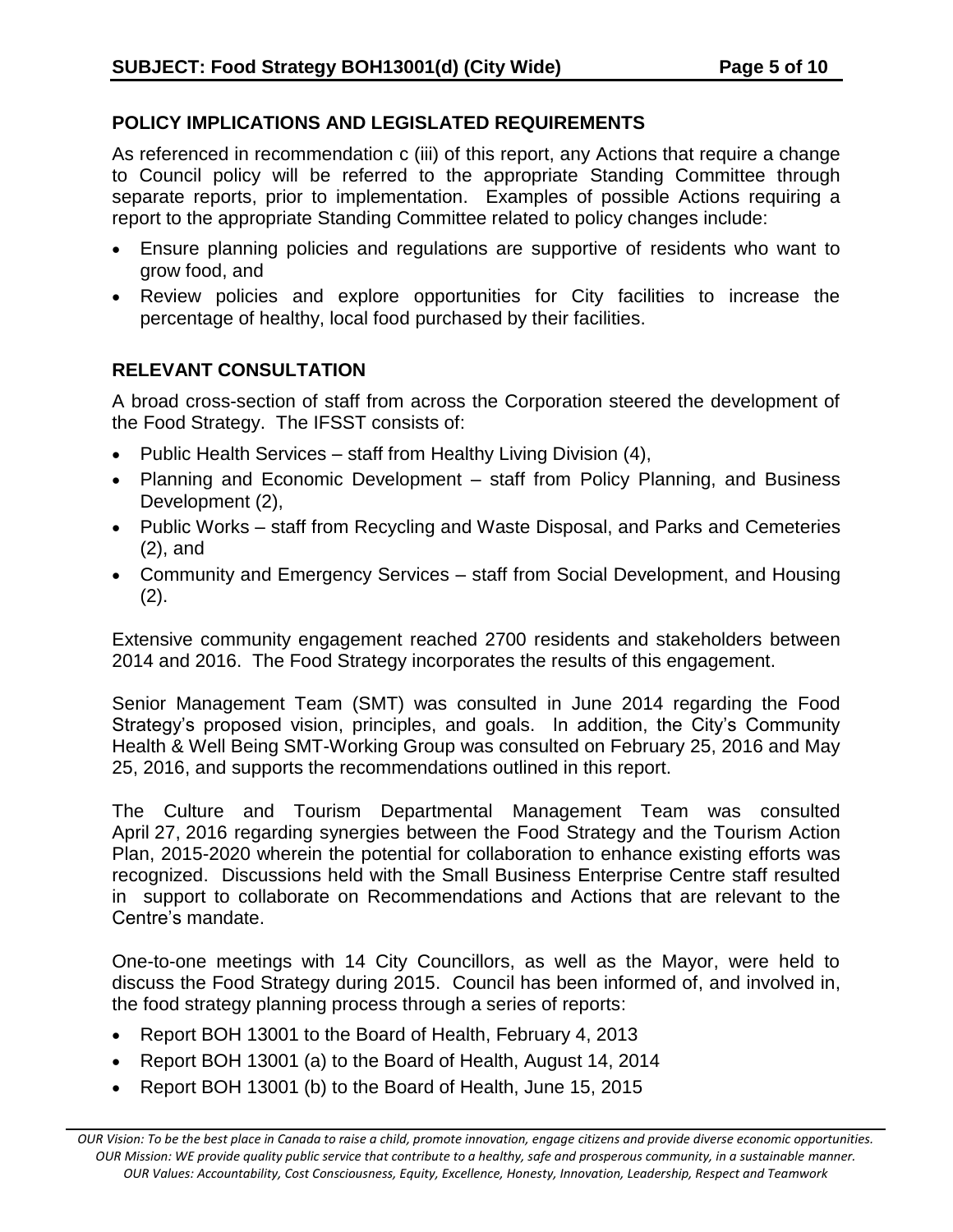- Report BOH 13001 (c) to the Board of Health, November 16, 2015
- Food Strategy Information Update, January 8, 2016

# **ANALYSIS AND RATIONAL FOR RECOMMENDATION**

A healthy food system is one where all the processes involved in food production to food waste management work together to enhance the environmental, economic, social, and nutritional health of a community. The Food Strategy takes a holistic food systems approach that builds on and extends existing and new food actions through a coordinated approach within a larger framework.

Currently, there is a lack of a coordinated approach in Hamilton with respect to food issues. The Food Strategy will help the City focus on specific goals and actions, build on existing work, and strengthen partnerships among City staff and community agencies to inspire actions to achieve a healthy, sustainable, and just food system.

For the City, endorsement will demonstrate support to pursuing a philosophy that moves away from providing reactionary allocation of City resources to a more comprehensive and coordinated approach that addresses our local food system and works toward community food security. The Food Strategy Goals, Recommendations, and Actions help set the direction for our efforts by addressing:

- What we want our local food system to look like now and in the future, and
- What we need to do to get there.

The overall goal of the Food Strategy is to evolve and transform the City's understanding of and approach to community food security. The Food Strategy provides an opportunity to align new and emerging requests for funding with the Strategy and assist in evolving more traditional food insecurity models to meet best practices and changing needs in this area.

As a result of the community consultation and a review of evidence, best practices, local existing work and expertise, the major themes to focus on in the Food Strategy are:

- System-wide approaches,
- Universal access to healthy foods (not constrained by income or location),
- Local food and local agriculture (urban and rural), and
- Enhanced food literacy for all.

To reflect these themes, the original proposed food system framework and the 12 proposed goals have been revised. There are now four overarching Goals that address more than one food system component, 14 food system Recommendations, and 46 food system Actions.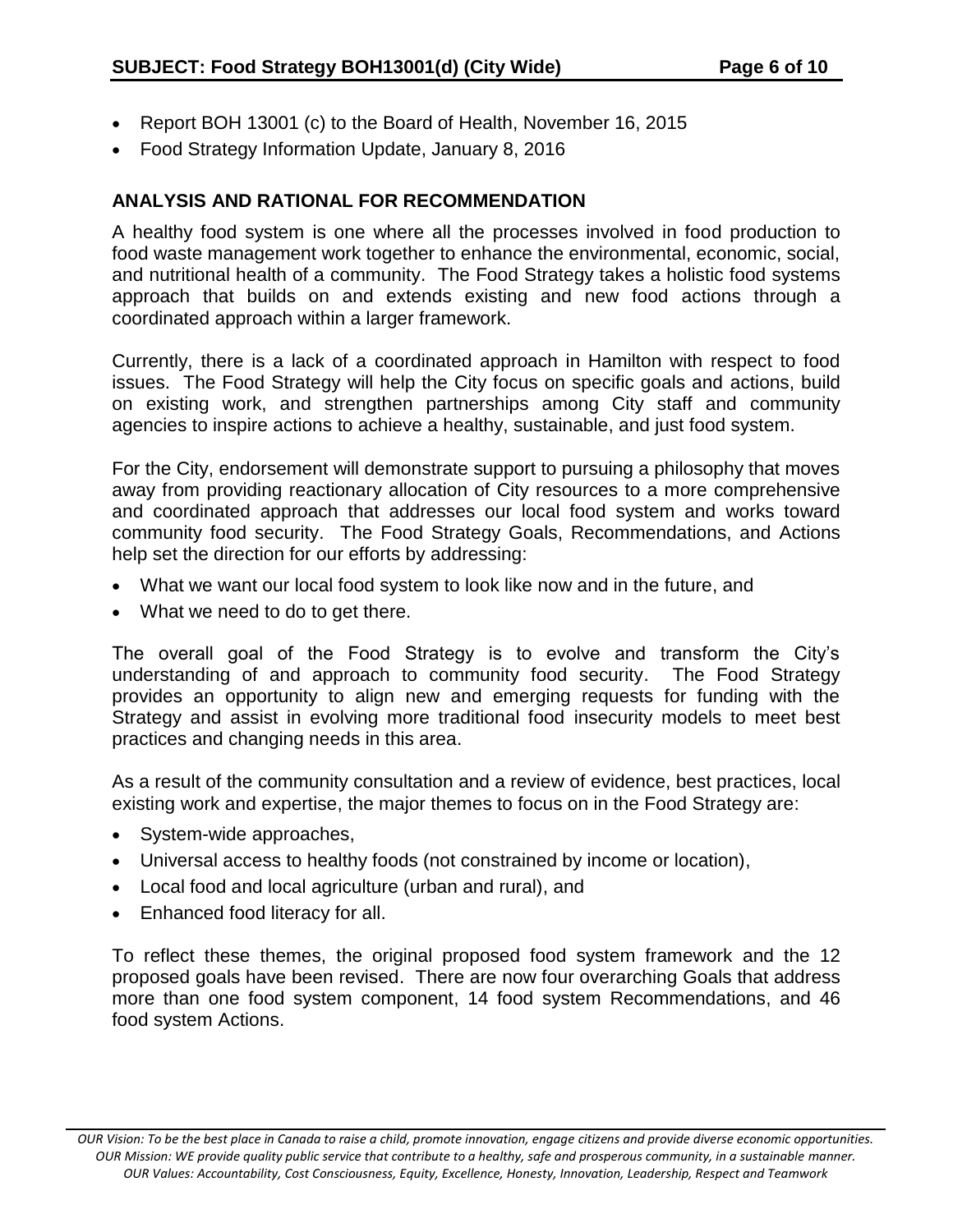# *Four Overarching Goals*

- 1. Support food friendly neighbourhoods to improve access to healthy food for all residents.
- 2. Increase food literacy to promote healthy eating and empower all residents.
- 3. Support local food and help grow the agri-food sector.
- 4. Advocate for a healthy, sustainable, and just food system with partners and at all levels of government.

The IFSST has repositioned the order of some of the recommendations and highlighted relevant departmental work that is underway and could be enhanced, and identified five Priority Actions based on the following criteria:

- Achievable within 2016/17 to 2019,
- Within the Municipality's jurisdiction/control,
- Resources are available for implementation,
- Contribute to meeting more than one Food Strategy Goal, and
- Align with at least one or more key Food Strategy themes.

# *Five Priority Actions*

- 1. *Funding Criteria Process:* Create a formal, transparent process for requests for municipal funding for community food programs as they arise at any City of Hamilton subcommittee meetings or by Council via Council motions, delegations, or staff direction.
- 2. *Food Skills and Employability Program:* Offer a food skills and employability program, particularly for vulnerable groups.
- 3. *Community and Neighbourhood Infrastructure:* Build, retro-fit, or re-purpose community and neighbourhood infrastructure to support food initiatives, such as community kitchens, food markets, community gardens, etc.
- 4. *Food Literacy Network:* Facilitate the creation of food networks to assist in capacity building, information sharing, and ability to access community-based food initiatives.
- 5. *Local Food Promotion:* Expand marketing efforts to focus on Hamilton's local food and farming sectors, while enhancing culinary tourism to promote local food businesses and events.

Council's endorsement in principle of the Food Strategy will contribute to Hamilton achieving its strategic priorities and ultimately, community food security. Council's endorsement of the Food Strategy in no way commits Council to supporting future policy changes or approving additional financial or staffing resources. The Food Strategy Implementation Plan will identify which Actions would require future reports to the appropriate Standing Committee seeking further approvals.

*OUR Vision: To be the best place in Canada to raise a child, promote innovation, engage citizens and provide diverse economic opportunities. OUR Mission: WE provide quality public service that contribute to a healthy, safe and prosperous community, in a sustainable manner. OUR Values: Accountability, Cost Consciousness, Equity, Excellence, Honesty, Innovation, Leadership, Respect and Teamwork*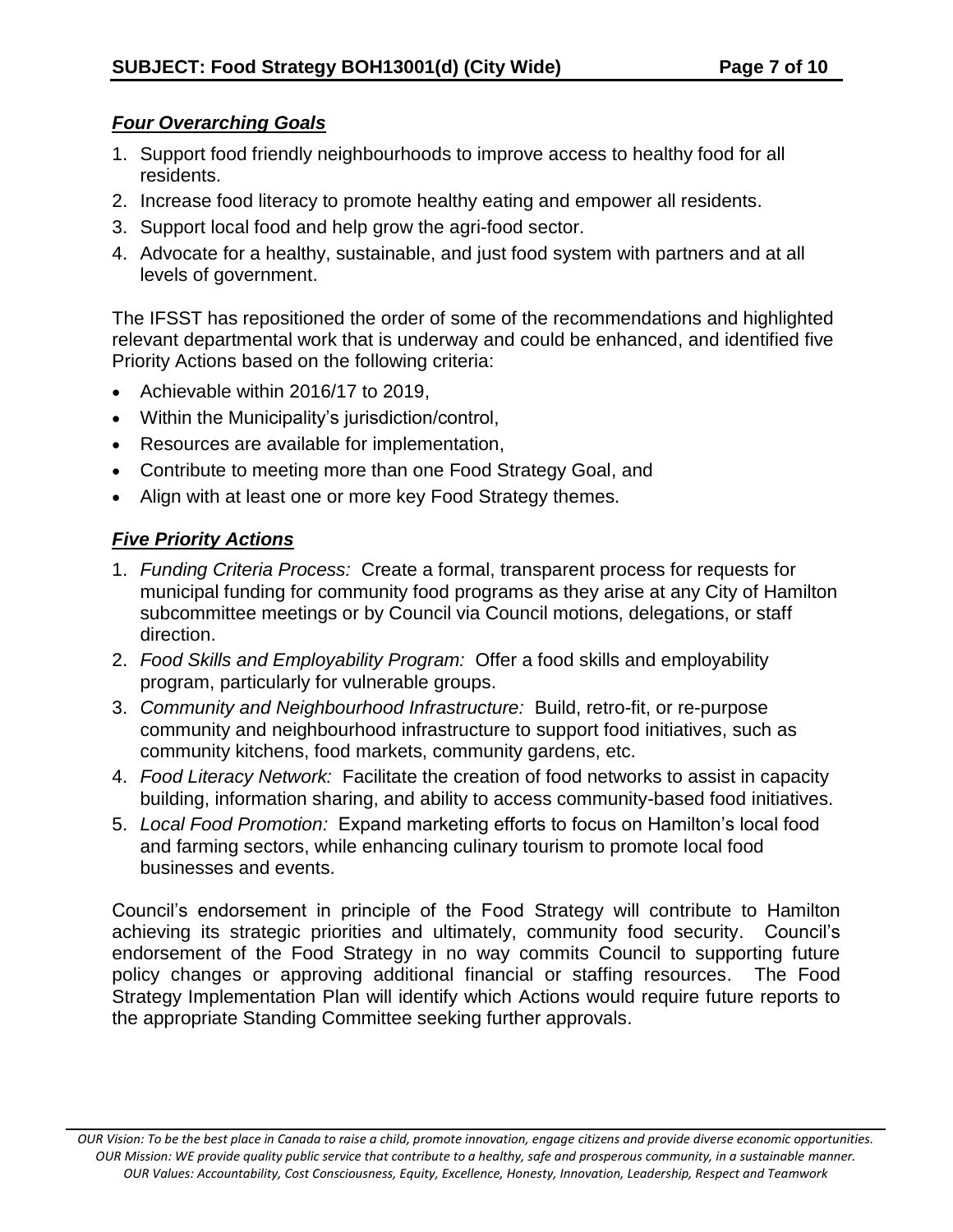# *Alignment of the Food Strategy with City Strategies and Plans*

The Food Strategy strongly aligns with the direction of the City's Strategic Plan and several other priorities and initiatives.

| <b>City Initiatives</b>                                           | <b>Alignment</b>                                                                                                                                                                                                                                                                                                                                          |
|-------------------------------------------------------------------|-----------------------------------------------------------------------------------------------------------------------------------------------------------------------------------------------------------------------------------------------------------------------------------------------------------------------------------------------------------|
| <b>Our Future Hamilton</b><br><b>Community Vision</b>             | Healthy & Safe Communities theme aims to ensure<br>everyone eats healthy and has physical and economic<br>access to healthy local food, and that food providers offer<br>nutritious local food options and nutrition information<br>Economic Prosperity & Growth theme aims to promote and<br>support our local food sector and enhance opportunities for |
| Cultural Plan 2013                                                | employment<br>Celebrating our vibrant, local food scene and promoting the<br>culinary arts inspires and connects people, fosters<br>community identity, and builds strong communities                                                                                                                                                                     |
| Golden Horseshoe Food<br>& Farming: An Action<br><b>Plan 2021</b> | Growing, promoting, and supporting our local food and<br>agricultural sector contributes to our local economy and<br>sustainable livelihoods                                                                                                                                                                                                              |
| <b>Economic Development</b><br>Strategy                           | Business Development, Agri-business and Food Processing:<br>Establishing Hamilton as a major Food and Beverage<br>Processing centre in Ontario goal, contributes to<br>strengthening our local economy and positioning the City as<br>a leader in food innovation                                                                                         |
| Neighbourhood Action<br>Plans                                     | Urban agriculture and community kitchens contribute to<br>creating engaged and healthy neighbourhoods, where<br>residents can access nutritious food and achieve food<br>literacy                                                                                                                                                                         |
| <b>Climate Change Action</b><br>Plan                              | Supporting local food production and buying local reduces<br>the distance that food travels from farm to consumers, which<br>contributes to reducing Greenhouse Gas                                                                                                                                                                                       |

# **ALTERNATIVES FOR CONSIDERATION**

*Option 1:* Not supporting the comprehensive Food Strategy, based on a food systems framework, grounded on input from over 2,700 citizens, best practices, evidence, and strongly aligned with City strategies and plans.

*Cons:* Not accepting the Food Strategy would result in a delay in the implementation of a comprehensive approach. Without a more strategic approach to address community food security, existing and new food actions may not be evidence-informed or based on best practices, reducing their potential effectiveness.

Most importantly, opportunities to engage valuable community stakeholders who have expressed support may be negatively impacted without a City endorsed Food Strategy.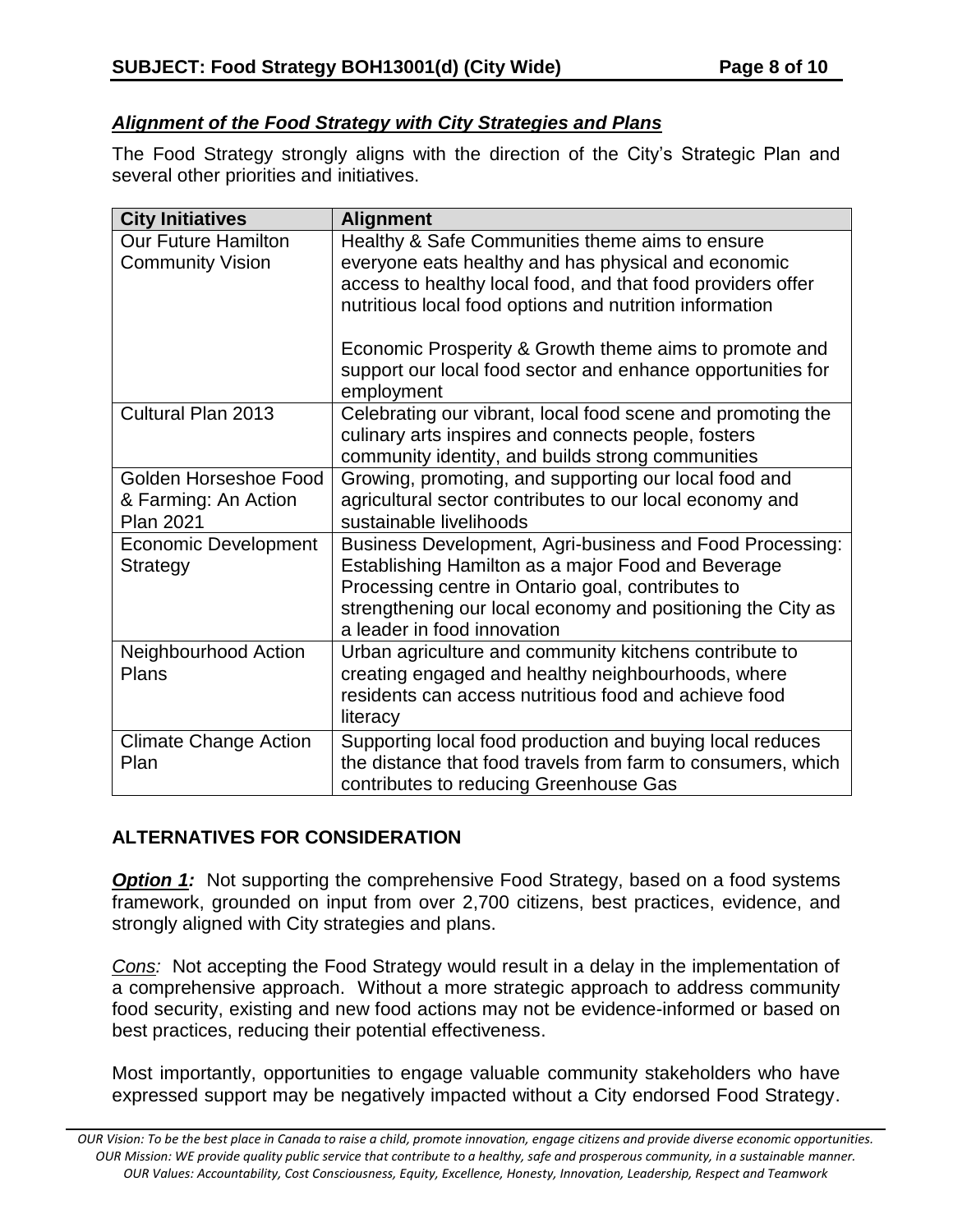Not endorsing the Food Strategy after staff conducted extensive community engagement would demonstrate a lack of commitment to the spirit of the City's Public Engagement Charter.

*Option 2:* Not supporting the five Priority Actions.

*Cons:* Not supporting Priority Action 1 (Funding Criteria Process) will result in the continuation of one-off, reactionary responses to the numerous requests for resources for food actions. The lack of a transparent, co-ordinated process is not a cost-effective approach to managing City resources.

Not supporting the exploration of the feasibility of implementing the Food Strategy's Priority Actions 2 (Food Skills and Employability Program) and 3 (Neighbourhood and Community Infrastructure ) will result in a delay in implementing Actions that reflect the community's expressed needs, evidence, and best practices. Staff will not be able to effectively advise Council because they will not have adequate information or time to present what the full resource impacts will be.

*Pros:* Not endorsing the Food Strategy or the five Priority Actions avoids the need to evolve and potentially reallocate City resources (funds, staffing) and strengthen crossdepartmental and cross-sector collaboration to implement the Food Strategy.

The following implications are applicable to both Alternative Option 1 and 2, detailed below:

**Financial:** The specific impact is unknown; however, an increased financial impact is anticipated due to reactionary decisions for funding food actions. This will ensure the continuation of an uncoordinated, financially unsustainable, and less strategic allocation of City funds toward food actions and increases the risk of resource duplication. Past practices addressing food insecurity have consistently increased financial costs, with minimal improvement to household food security for the most vulnerable.

**Staffing:** Remaining with the *status quo* (uncoordinated approach) potentially results in increased staffing requirements due to duplication of resources and time to plan, implement, and evaluate unanticipated and uncoordinated food actions, which may not result in effective solutions. If *status quo* continues, staff will not be allocated to food actions as outlined in the Food Strategy that are supported by evidence, best practices, or community need and their expressed priorities.

#### **Legal:** No legal implications

**Policy:** The specific policy implications are unknown; however, requests from community stakeholders regarding food actions may require the review of existing policies, or the creation of new policies without any strategic coordination or alignment with existing City Plans.

*OUR Vision: To be the best place in Canada to raise a child, promote innovation, engage citizens and provide diverse economic opportunities. OUR Mission: WE provide quality public service that contribute to a healthy, safe and prosperous community, in a sustainable manner. OUR Values: Accountability, Cost Consciousness, Equity, Excellence, Honesty, Innovation, Leadership, Respect and Teamwork*